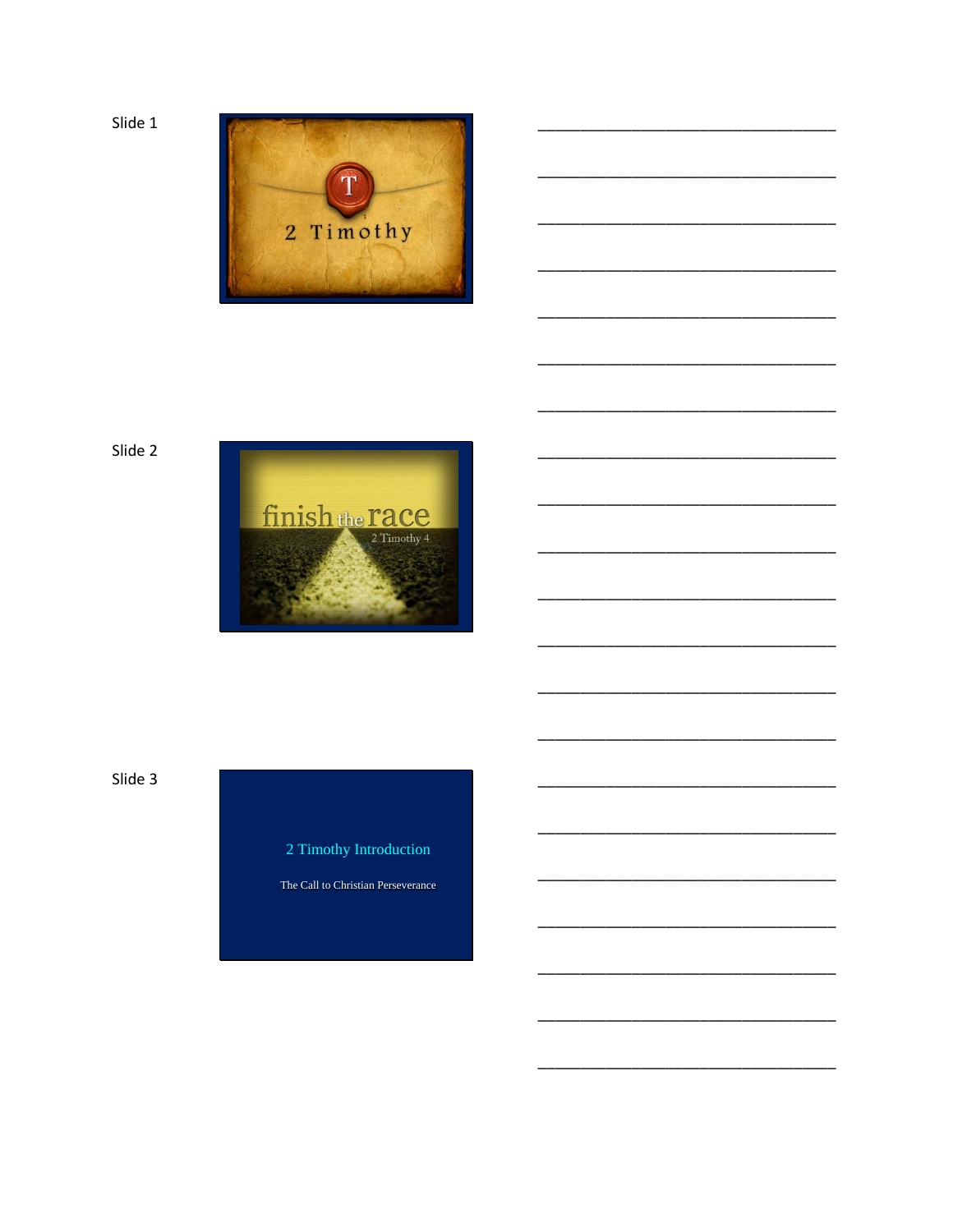## Answering Nine Questions

\_\_\_\_\_\_\_\_\_\_\_\_\_\_\_\_\_\_\_\_\_\_\_\_\_\_\_\_\_\_\_\_\_\_\_

\_\_\_\_\_\_\_\_\_\_\_\_\_\_\_\_\_\_\_\_\_\_\_\_\_\_\_\_\_\_\_\_\_\_\_

\_\_\_\_\_\_\_\_\_\_\_\_\_\_\_\_\_\_\_\_\_\_\_\_\_\_\_\_\_\_\_\_\_\_\_

\_\_\_\_\_\_\_\_\_\_\_\_\_\_\_\_\_\_\_\_\_\_\_\_\_\_\_\_\_\_\_\_\_\_\_

\_\_\_\_\_\_\_\_\_\_\_\_\_\_\_\_\_\_\_\_\_\_\_\_\_\_\_\_\_\_\_\_\_\_\_

\_\_\_\_\_\_\_\_\_\_\_\_\_\_\_\_\_\_\_\_\_\_\_\_\_\_\_\_\_\_\_\_\_\_\_

\_\_\_\_\_\_\_\_\_\_\_\_\_\_\_\_\_\_\_\_\_\_\_\_\_\_\_\_\_\_\_\_\_\_\_

\_\_\_\_\_\_\_\_\_\_\_\_\_\_\_\_\_\_\_\_\_\_\_\_\_\_\_\_\_\_\_\_\_\_\_

\_\_\_\_\_\_\_\_\_\_\_\_\_\_\_\_\_\_\_\_\_\_\_\_\_\_\_\_\_\_\_\_\_\_\_

\_\_\_\_\_\_\_\_\_\_\_\_\_\_\_\_\_\_\_\_\_\_\_\_\_\_\_\_\_\_\_\_\_\_\_

\_\_\_\_\_\_\_\_\_\_\_\_\_\_\_\_\_\_\_\_\_\_\_\_\_\_\_\_\_\_\_\_\_\_\_

\_\_\_\_\_\_\_\_\_\_\_\_\_\_\_\_\_\_\_\_\_\_\_\_\_\_\_\_\_\_\_\_\_\_\_

\_\_\_\_\_\_\_\_\_\_\_\_\_\_\_\_\_\_\_\_\_\_\_\_\_\_\_\_\_\_\_\_\_\_\_

\_\_\_\_\_\_\_\_\_\_\_\_\_\_\_\_\_\_\_\_\_\_\_\_\_\_\_\_\_\_\_\_\_\_\_

\_\_\_\_\_\_\_\_\_\_\_\_\_\_\_\_\_\_\_\_\_\_\_\_\_\_\_\_\_\_\_\_\_\_\_

\_\_\_\_\_\_\_\_\_\_\_\_\_\_\_\_\_\_\_\_\_\_\_\_\_\_\_\_\_\_\_\_\_\_\_

\_\_\_\_\_\_\_\_\_\_\_\_\_\_\_\_\_\_\_\_\_\_\_\_\_\_\_\_\_\_\_\_\_\_\_

\_\_\_\_\_\_\_\_\_\_\_\_\_\_\_\_\_\_\_\_\_\_\_\_\_\_\_\_\_\_\_\_\_\_\_

\_\_\_\_\_\_\_\_\_\_\_\_\_\_\_\_\_\_\_\_\_\_\_\_\_\_\_\_\_\_\_\_\_\_\_

\_\_\_\_\_\_\_\_\_\_\_\_\_\_\_\_\_\_\_\_\_\_\_\_\_\_\_\_\_\_\_\_\_\_\_

\_\_\_\_\_\_\_\_\_\_\_\_\_\_\_\_\_\_\_\_\_\_\_\_\_\_\_\_\_\_\_\_\_\_\_

- 1) Who wrote it? **Paul**
- 2) What do we know about the author?  $-$  An Apostle 3) To whom was it written? - Timothy
- 4) When was it written? A.D. 67
- 5) Where was it written from? Rome
- 6) Why was it written?  $-$  Timothy's timidity
- 7) What is it about? Perseverance
- 8) What is inside (outline)? 4 part outline
- 9) What makes the book different? Paul's final word

#### Slide 5

#### Four Part Structure

- General call to faithful endurance in the ministry (chapter 1)
- **Ten metaphors describing what faithful** endurance looks like (chapter 2)
- What to do in the midst of the coming apostasy  $(3:1-4:8)$
- How God met six needs in Paul's life (4:9-22)

#### Slide 6

#### Four Part Structure

- **General call to faithful endurance in the ministry (chapter 1)**
- **Ten metaphors describing what faithful** endurance looks like (chapter 2)
- What to do in the midst of the coming apostasy  $(3:1-4:8)$
- How God met six needs in Paul's life (4:9-22)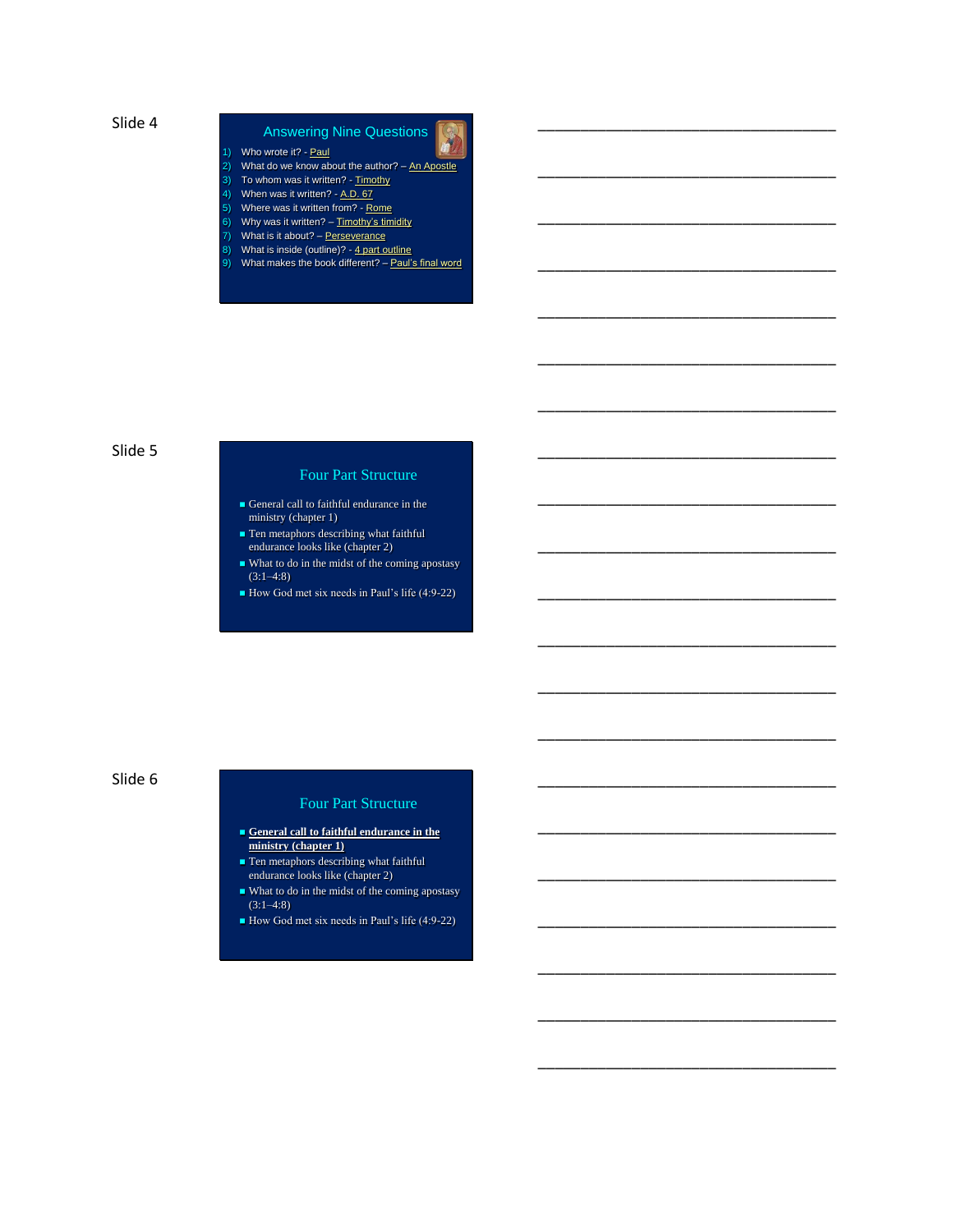

#### Slide 8

## 2 Timothy 1 Outline



#### Slide 9

- I. Greeting  $(1-2)$
- II. Thanksgiving  $(3-5)$ III. Gifting (6)
- IV. Courage (7)
- v. Unashamed  $(8-14)$
- vi. Negative examples (15) VII. Positive examples (16-18)
- -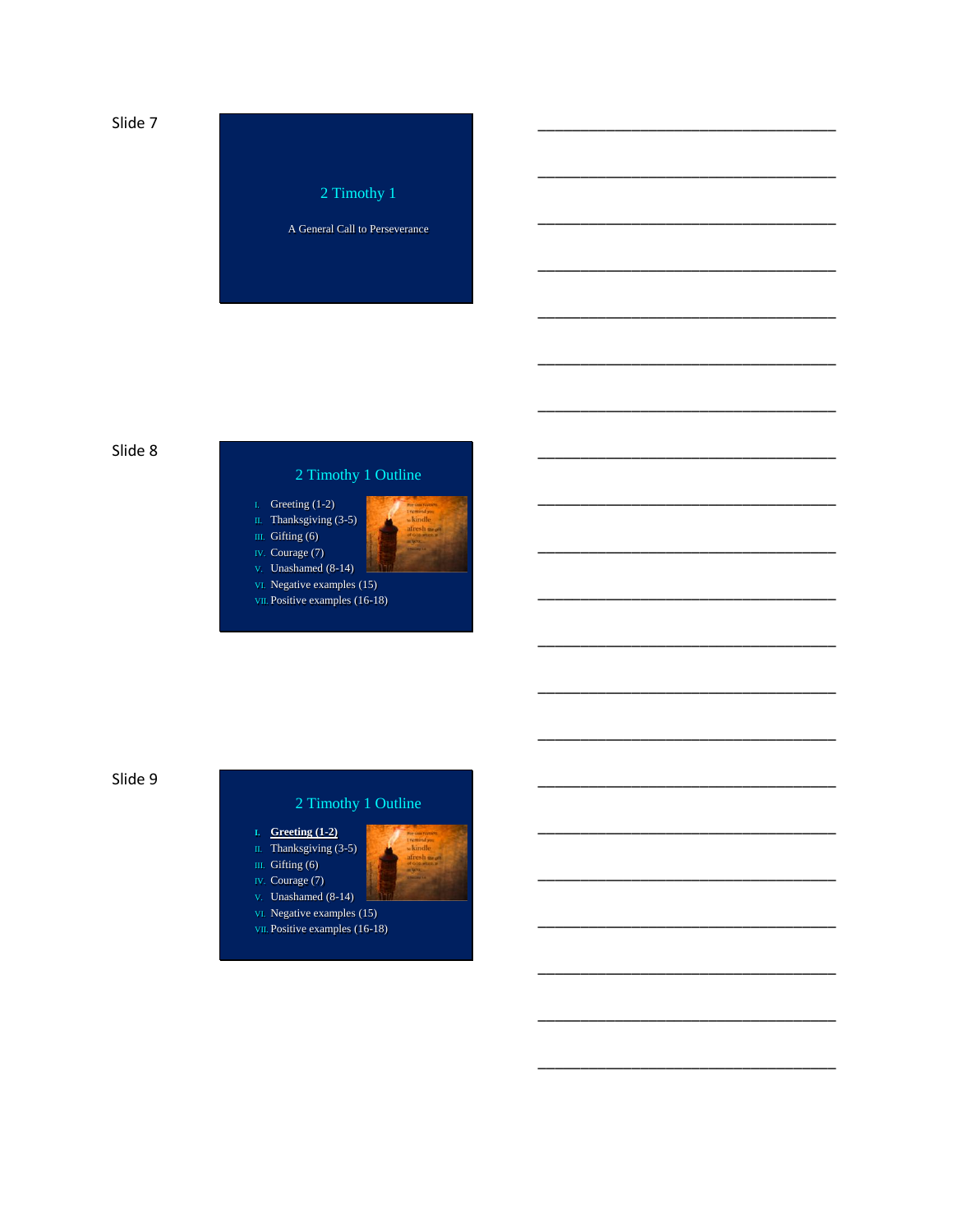

#### Greeting (1:1-2) Sender  $(1)$  Apostle by the will of God Sustained by the promise of eternal life Recipient (2a) od hath "Son" **Benediction (2b)**  Mercy added ◆ Beyond mercy savy Only from Christ

\_\_\_\_\_\_\_\_\_\_\_\_\_\_\_\_\_\_\_\_\_\_\_\_\_\_\_\_\_\_\_\_\_\_\_

\_\_\_\_\_\_\_\_\_\_\_\_\_\_\_\_\_\_\_\_\_\_\_\_\_\_\_\_\_\_\_\_\_\_\_

\_\_\_\_\_\_\_\_\_\_\_\_\_\_\_\_\_\_\_\_\_\_\_\_\_\_\_\_\_\_\_\_\_\_\_

\_\_\_\_\_\_\_\_\_\_\_\_\_\_\_\_\_\_\_\_\_\_\_\_\_\_\_\_\_\_\_\_\_\_\_

\_\_\_\_\_\_\_\_\_\_\_\_\_\_\_\_\_\_\_\_\_\_\_\_\_\_\_\_\_\_\_\_\_\_\_

\_\_\_\_\_\_\_\_\_\_\_\_\_\_\_\_\_\_\_\_\_\_\_\_\_\_\_\_\_\_\_\_\_\_\_

\_\_\_\_\_\_\_\_\_\_\_\_\_\_\_\_\_\_\_\_\_\_\_\_\_\_\_\_\_\_\_\_\_\_\_

\_\_\_\_\_\_\_\_\_\_\_\_\_\_\_\_\_\_\_\_\_\_\_\_\_\_\_\_\_\_\_\_\_\_\_

\_\_\_\_\_\_\_\_\_\_\_\_\_\_\_\_\_\_\_\_\_\_\_\_\_\_\_\_\_\_\_\_\_\_\_

\_\_\_\_\_\_\_\_\_\_\_\_\_\_\_\_\_\_\_\_\_\_\_\_\_\_\_\_\_\_\_\_\_\_\_

\_\_\_\_\_\_\_\_\_\_\_\_\_\_\_\_\_\_\_\_\_\_\_\_\_\_\_\_\_\_\_\_\_\_\_

\_\_\_\_\_\_\_\_\_\_\_\_\_\_\_\_\_\_\_\_\_\_\_\_\_\_\_\_\_\_\_\_\_\_\_

\_\_\_\_\_\_\_\_\_\_\_\_\_\_\_\_\_\_\_\_\_\_\_\_\_\_\_\_\_\_\_\_\_\_\_

\_\_\_\_\_\_\_\_\_\_\_\_\_\_\_\_\_\_\_\_\_\_\_\_\_\_\_\_\_\_\_\_\_\_\_

\_\_\_\_\_\_\_\_\_\_\_\_\_\_\_\_\_\_\_\_\_\_\_\_\_\_\_\_\_\_\_\_\_\_\_

\_\_\_\_\_\_\_\_\_\_\_\_\_\_\_\_\_\_\_\_\_\_\_\_\_\_\_\_\_\_\_\_\_\_\_

\_\_\_\_\_\_\_\_\_\_\_\_\_\_\_\_\_\_\_\_\_\_\_\_\_\_\_\_\_\_\_\_\_\_\_

\_\_\_\_\_\_\_\_\_\_\_\_\_\_\_\_\_\_\_\_\_\_\_\_\_\_\_\_\_\_\_\_\_\_\_

\_\_\_\_\_\_\_\_\_\_\_\_\_\_\_\_\_\_\_\_\_\_\_\_\_\_\_\_\_\_\_\_\_\_\_

\_\_\_\_\_\_\_\_\_\_\_\_\_\_\_\_\_\_\_\_\_\_\_\_\_\_\_\_\_\_\_\_\_\_\_

\_\_\_\_\_\_\_\_\_\_\_\_\_\_\_\_\_\_\_\_\_\_\_\_\_\_\_\_\_\_\_\_\_\_\_

#### Slide 11

### Greeting (1:1-2)

- **Sender (1)** Apostle by the will of God Sustained by the promise of eternal life Recipient (2a)  $\bullet$  "Son" **Benediction (2b)** 
	- $\bullet$  Mercy added Beyond mercy sayt m Only from Christ

Slide 12

# Greeting (1:1-2)

- Sender  $(1)$  Apostle by the will of God  $\bullet$  Sustained by the promise of eternal life **Recipient (2a)**
- "Son" **Benediction (2b)**  $\bullet$  Mercy added

sawd m

◆ Beyond mercy Only from Christ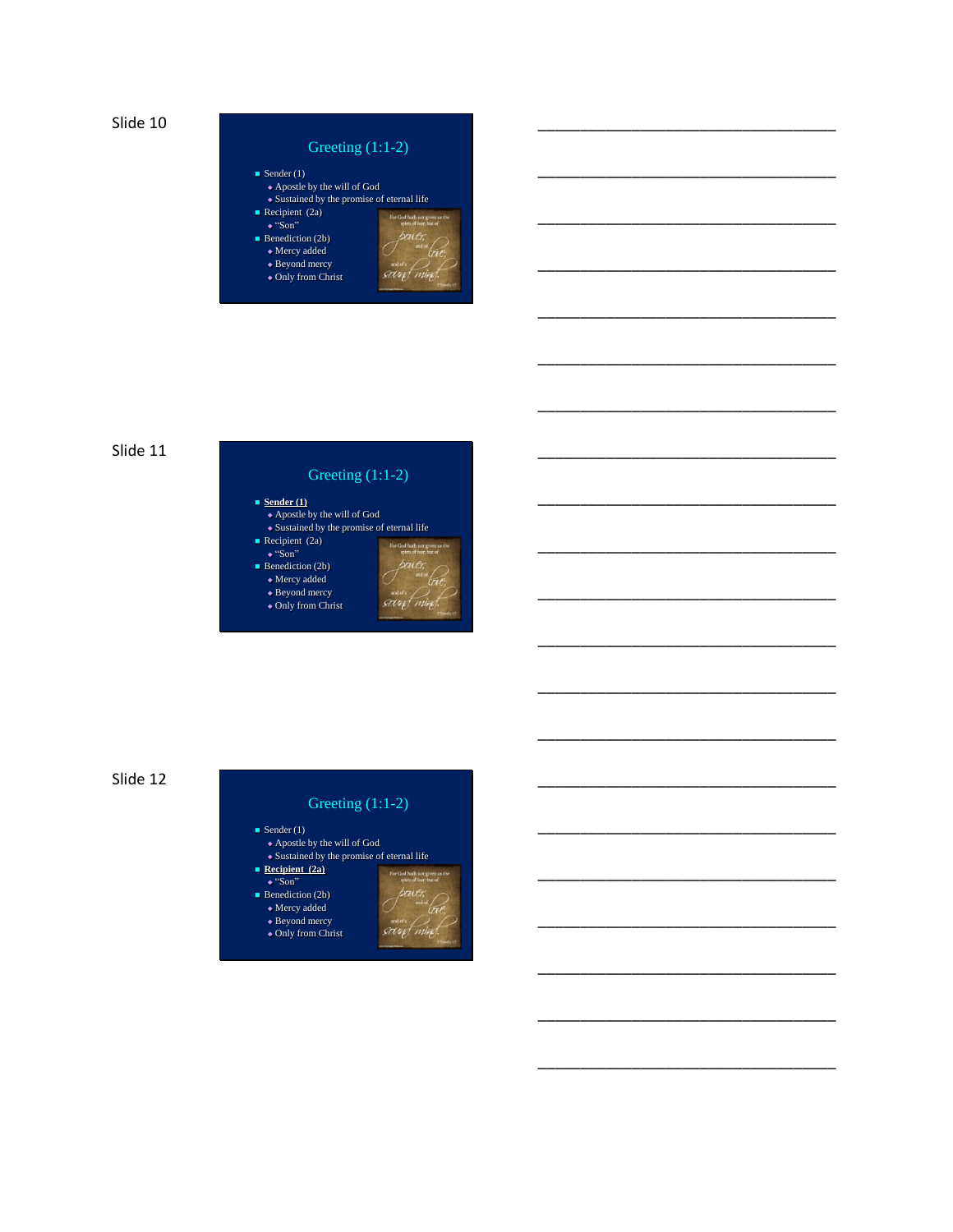

#### Greeting (1:1-2)  $\blacksquare$  Sender (1) Apostle by the will of God Sustained by the promise of eternal life Recipient (2a)  $\bullet$  "Son" ■ <u>Benediction (2b)</u> Mercy added ◆ Beyond mercy save Only from Christ

\_\_\_\_\_\_\_\_\_\_\_\_\_\_\_\_\_\_\_\_\_\_\_\_\_\_\_\_\_\_\_\_\_\_\_

\_\_\_\_\_\_\_\_\_\_\_\_\_\_\_\_\_\_\_\_\_\_\_\_\_\_\_\_\_\_\_\_\_\_\_

\_\_\_\_\_\_\_\_\_\_\_\_\_\_\_\_\_\_\_\_\_\_\_\_\_\_\_\_\_\_\_\_\_\_\_

\_\_\_\_\_\_\_\_\_\_\_\_\_\_\_\_\_\_\_\_\_\_\_\_\_\_\_\_\_\_\_\_\_\_\_

\_\_\_\_\_\_\_\_\_\_\_\_\_\_\_\_\_\_\_\_\_\_\_\_\_\_\_\_\_\_\_\_\_\_\_

\_\_\_\_\_\_\_\_\_\_\_\_\_\_\_\_\_\_\_\_\_\_\_\_\_\_\_\_\_\_\_\_\_\_\_

\_\_\_\_\_\_\_\_\_\_\_\_\_\_\_\_\_\_\_\_\_\_\_\_\_\_\_\_\_\_\_\_\_\_\_

\_\_\_\_\_\_\_\_\_\_\_\_\_\_\_\_\_\_\_\_\_\_\_\_\_\_\_\_\_\_\_\_\_\_\_

\_\_\_\_\_\_\_\_\_\_\_\_\_\_\_\_\_\_\_\_\_\_\_\_\_\_\_\_\_\_\_\_\_\_\_

\_\_\_\_\_\_\_\_\_\_\_\_\_\_\_\_\_\_\_\_\_\_\_\_\_\_\_\_\_\_\_\_\_\_\_

\_\_\_\_\_\_\_\_\_\_\_\_\_\_\_\_\_\_\_\_\_\_\_\_\_\_\_\_\_\_\_\_\_\_\_

\_\_\_\_\_\_\_\_\_\_\_\_\_\_\_\_\_\_\_\_\_\_\_\_\_\_\_\_\_\_\_\_\_\_\_

\_\_\_\_\_\_\_\_\_\_\_\_\_\_\_\_\_\_\_\_\_\_\_\_\_\_\_\_\_\_\_\_\_\_\_

\_\_\_\_\_\_\_\_\_\_\_\_\_\_\_\_\_\_\_\_\_\_\_\_\_\_\_\_\_\_\_\_\_\_\_

\_\_\_\_\_\_\_\_\_\_\_\_\_\_\_\_\_\_\_\_\_\_\_\_\_\_\_\_\_\_\_\_\_\_\_

\_\_\_\_\_\_\_\_\_\_\_\_\_\_\_\_\_\_\_\_\_\_\_\_\_\_\_\_\_\_\_\_\_\_\_

\_\_\_\_\_\_\_\_\_\_\_\_\_\_\_\_\_\_\_\_\_\_\_\_\_\_\_\_\_\_\_\_\_\_\_

\_\_\_\_\_\_\_\_\_\_\_\_\_\_\_\_\_\_\_\_\_\_\_\_\_\_\_\_\_\_\_\_\_\_\_

\_\_\_\_\_\_\_\_\_\_\_\_\_\_\_\_\_\_\_\_\_\_\_\_\_\_\_\_\_\_\_\_\_\_\_

\_\_\_\_\_\_\_\_\_\_\_\_\_\_\_\_\_\_\_\_\_\_\_\_\_\_\_\_\_\_\_\_\_\_\_

\_\_\_\_\_\_\_\_\_\_\_\_\_\_\_\_\_\_\_\_\_\_\_\_\_\_\_\_\_\_\_\_\_\_\_

#### Slide 14



Slide 15

#### Thanksgiving (1:3-5)

 $\blacksquare$  P

 $\blacksquare$  L

| Prayers (3)                     |                                                                                                                        |
|---------------------------------|------------------------------------------------------------------------------------------------------------------------|
| $\bullet$ Plural                | ther Eurice and, I am persuaded<br>ally in you also. Hor this reason I                                                 |
| $\bullet$ Night and day         | and you to fan into flame the gift of<br>which is in you through the laying<br>and, which is in you through the laying |
| $\text{conging} (4)$            | of my hands. Tor God did not give<br>of spirit of timidity, but a spirit of                                            |
| $\bullet$ Confidence            | ower, of love and of self-discipline.<br>spoke not be ashamed to testify about                                         |
| $\text{Ieritage}(\overline{5})$ | our Lord, or ashamed of me his prison-<br>$\sigma$ . But join with me in suffering for the                             |
| $\sqrt{2}$ Tim 3:15             | espel, by the power of God, "who has<br>2 Timothy 1:7<br><b>Boy Vigal Real</b><br>Versify: Life                        |
|                                 |                                                                                                                        |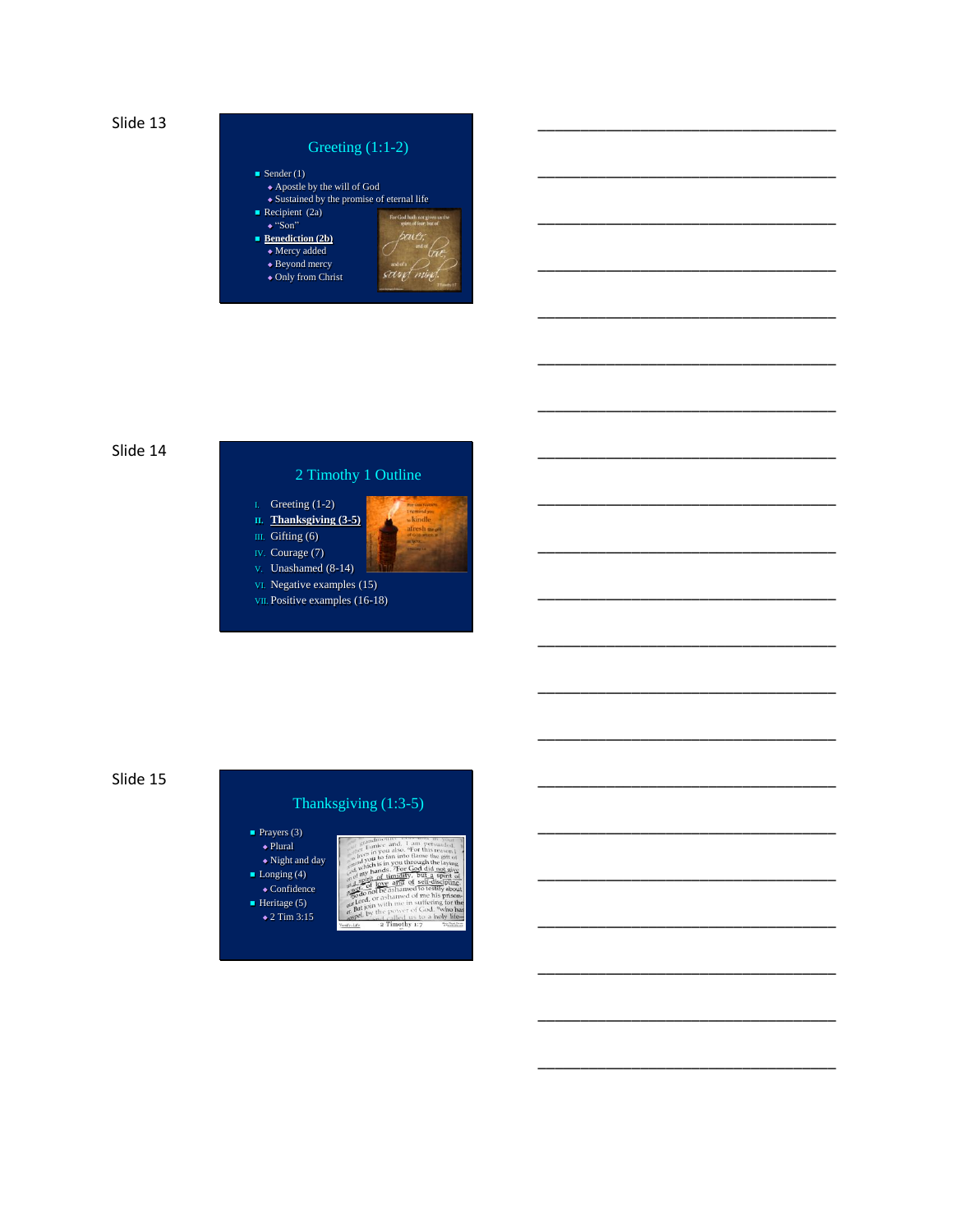

#### Thanksgiving (1:3-5)  $\blacksquare$  Prayers (3)  $\bullet$  Plural  $\bullet$  Night and day  $\blacksquare$  Longing (4)  $\bullet$  Confidence

Heritage (5)<br> $\div 2$  Tim 3:15

Slide 17

# Thanksgiving (1:3-5)

| Prayers (3)<br>$\triangle$ Plural | and.<br>lives in you also, "For this reason                                     |
|-----------------------------------|---------------------------------------------------------------------------------|
| $\bullet$ Night and day           | as the you to fan into flame the gift of<br>which is in you through the laying  |
| Longing $(4)$                     | of my hands. Tor God did not give<br>of spirit of timidity, but a spirit        |
| $\overline{\bullet}$ Confidence   | wet, of love and of self-discipline<br>go do not be ashamed to testify about    |
| Heritage (5)                      | our Lord, or ashamed of me his prison-<br>But join with me in suffering for the |
| $\div$ 2 Tim 3:15                 | sospel, by the power of God, "who has<br>2 Timothy 1:7<br>Versity: Life         |



# Thanksgiving (1:3-5)

■ Prayers (3)<br>◆ Plural  $\bullet$  Night and day  $\blacksquare$  Longing (4)  $\bullet$  Confidence **Heritage** (5)  $\bullet$  2 Tim 3:15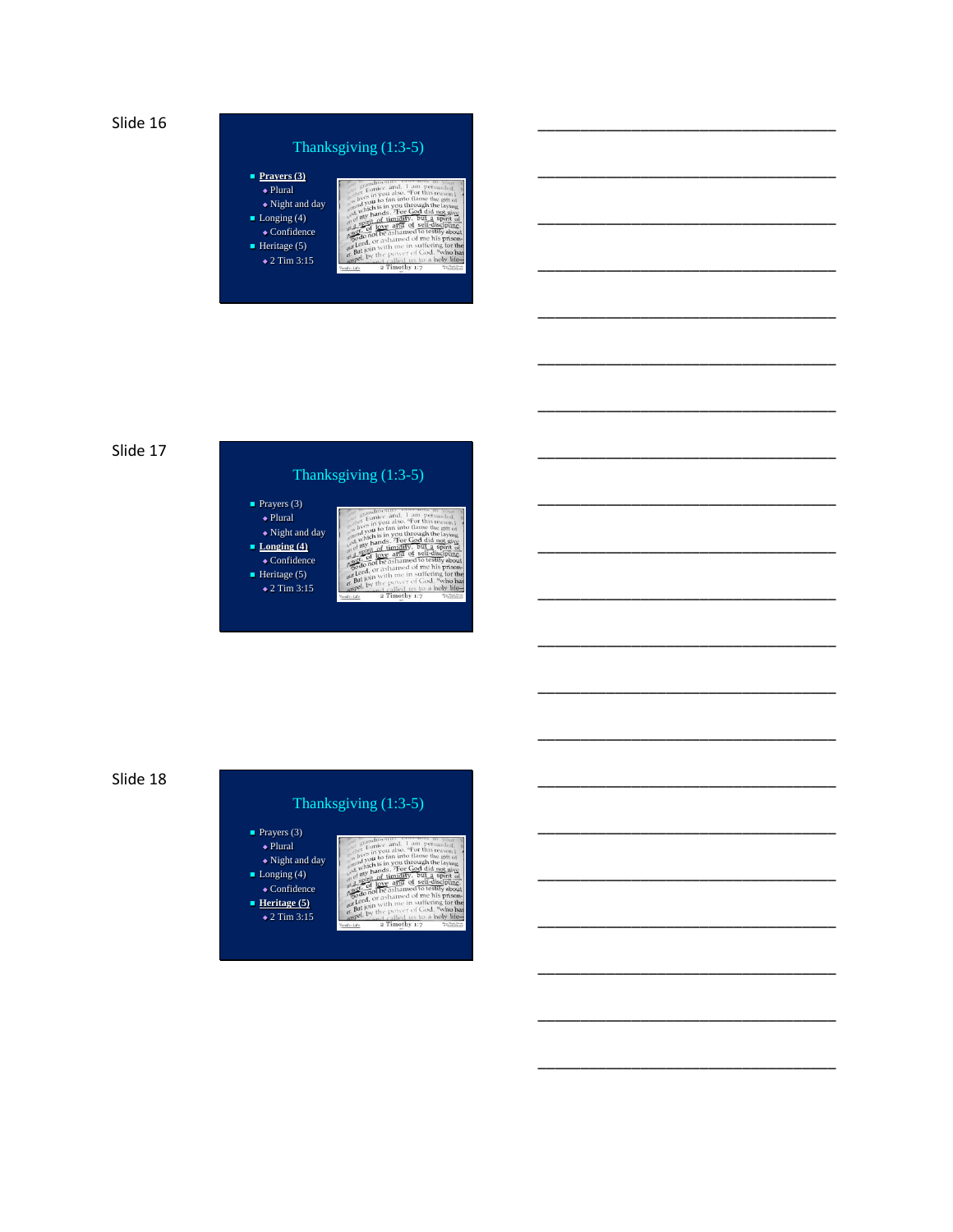



\_\_\_\_\_\_\_\_\_\_\_\_\_\_\_\_\_\_\_\_\_\_\_\_\_\_\_\_\_\_\_\_\_\_\_

\_\_\_\_\_\_\_\_\_\_\_\_\_\_\_\_\_\_\_\_\_\_\_\_\_\_\_\_\_\_\_\_\_\_\_

\_\_\_\_\_\_\_\_\_\_\_\_\_\_\_\_\_\_\_\_\_\_\_\_\_\_\_\_\_\_\_\_\_\_\_

\_\_\_\_\_\_\_\_\_\_\_\_\_\_\_\_\_\_\_\_\_\_\_\_\_\_\_\_\_\_\_\_\_\_\_

\_\_\_\_\_\_\_\_\_\_\_\_\_\_\_\_\_\_\_\_\_\_\_\_\_\_\_\_\_\_\_\_\_\_\_

\_\_\_\_\_\_\_\_\_\_\_\_\_\_\_\_\_\_\_\_\_\_\_\_\_\_\_\_\_\_\_\_\_\_\_

\_\_\_\_\_\_\_\_\_\_\_\_\_\_\_\_\_\_\_\_\_\_\_\_\_\_\_\_\_\_\_\_\_\_\_

\_\_\_\_\_\_\_\_\_\_\_\_\_\_\_\_\_\_\_\_\_\_\_\_\_\_\_\_\_\_\_\_\_\_\_

\_\_\_\_\_\_\_\_\_\_\_\_\_\_\_\_\_\_\_\_\_\_\_\_\_\_\_\_\_\_\_\_\_\_\_

\_\_\_\_\_\_\_\_\_\_\_\_\_\_\_\_\_\_\_\_\_\_\_\_\_\_\_\_\_\_\_\_\_\_\_

\_\_\_\_\_\_\_\_\_\_\_\_\_\_\_\_\_\_\_\_\_\_\_\_\_\_\_\_\_\_\_\_\_\_\_

\_\_\_\_\_\_\_\_\_\_\_\_\_\_\_\_\_\_\_\_\_\_\_\_\_\_\_\_\_\_\_\_\_\_\_

\_\_\_\_\_\_\_\_\_\_\_\_\_\_\_\_\_\_\_\_\_\_\_\_\_\_\_\_\_\_\_\_\_\_\_

\_\_\_\_\_\_\_\_\_\_\_\_\_\_\_\_\_\_\_\_\_\_\_\_\_\_\_\_\_\_\_\_\_\_\_

\_\_\_\_\_\_\_\_\_\_\_\_\_\_\_\_\_\_\_\_\_\_\_\_\_\_\_\_\_\_\_\_\_\_\_

\_\_\_\_\_\_\_\_\_\_\_\_\_\_\_\_\_\_\_\_\_\_\_\_\_\_\_\_\_\_\_\_\_\_\_

\_\_\_\_\_\_\_\_\_\_\_\_\_\_\_\_\_\_\_\_\_\_\_\_\_\_\_\_\_\_\_\_\_\_\_

\_\_\_\_\_\_\_\_\_\_\_\_\_\_\_\_\_\_\_\_\_\_\_\_\_\_\_\_\_\_\_\_\_\_\_

\_\_\_\_\_\_\_\_\_\_\_\_\_\_\_\_\_\_\_\_\_\_\_\_\_\_\_\_\_\_\_\_\_\_\_

\_\_\_\_\_\_\_\_\_\_\_\_\_\_\_\_\_\_\_\_\_\_\_\_\_\_\_\_\_\_\_\_\_\_\_

\_\_\_\_\_\_\_\_\_\_\_\_\_\_\_\_\_\_\_\_\_\_\_\_\_\_\_\_\_\_\_\_\_\_\_

# Slide 20 Call to faithfulness in the exercise of spiritual gift (1:6)

- Definition of a spiritual gift
- Expression of God's grace (1 Pet 4:10)
- $12/12/4/4$
- Every believer has at least one spiritual gift (1 Cor 12:7)
- Three steps: discover, develop, deploy

#### Slide 21

- I. Greeting (1-2) II. Thanksgiving (3-5) III. Gifting (6) **IV. Courage (7)** V. Unashamed (8-14)
- VI. Negative examples (15)
- VII. Positive examples (16-18)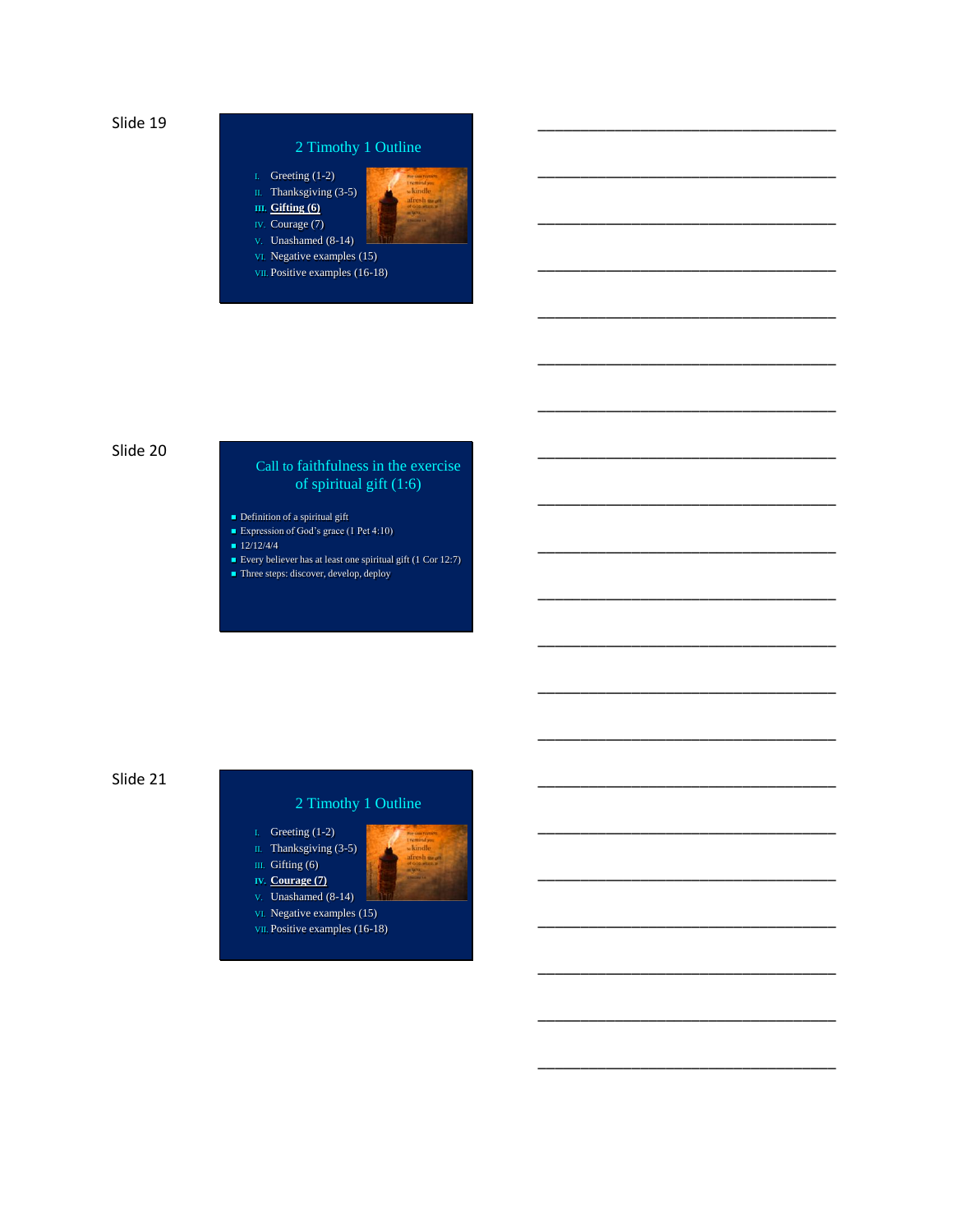| Act consistently with the indwelling Spirit |                                                                                                                                                                                                               |
|---------------------------------------------|---------------------------------------------------------------------------------------------------------------------------------------------------------------------------------------------------------------|
|                                             | Funice and, I am persuaded                                                                                                                                                                                    |
| $\blacksquare$ Rev 21:8                     | lives in you also. "For this reason<br>$\frac{1}{2}$ you to fan into flame the gift of<br>which is in you through the laying<br>ord, my hands. Tor God did not give                                           |
| $\blacksquare$ Josh 1:6-7                   | a spirit of timidity, but a spirit of<br>wet, of love and of self-discipline.<br>so do not be ashamed to testify about<br>our Lord, or ashamed of me his prison-<br>our But join with me in suffering for the |







- I. Greeting  $(1-2)$ <br>II. Thanksgiving  $(3-5)$
- III. Gifting  $(6)$ IV. Courage (7)
- v. Unashamed  $(8-14)$
- vi. Negative examples (15)
- VII. Positive examples (16-18)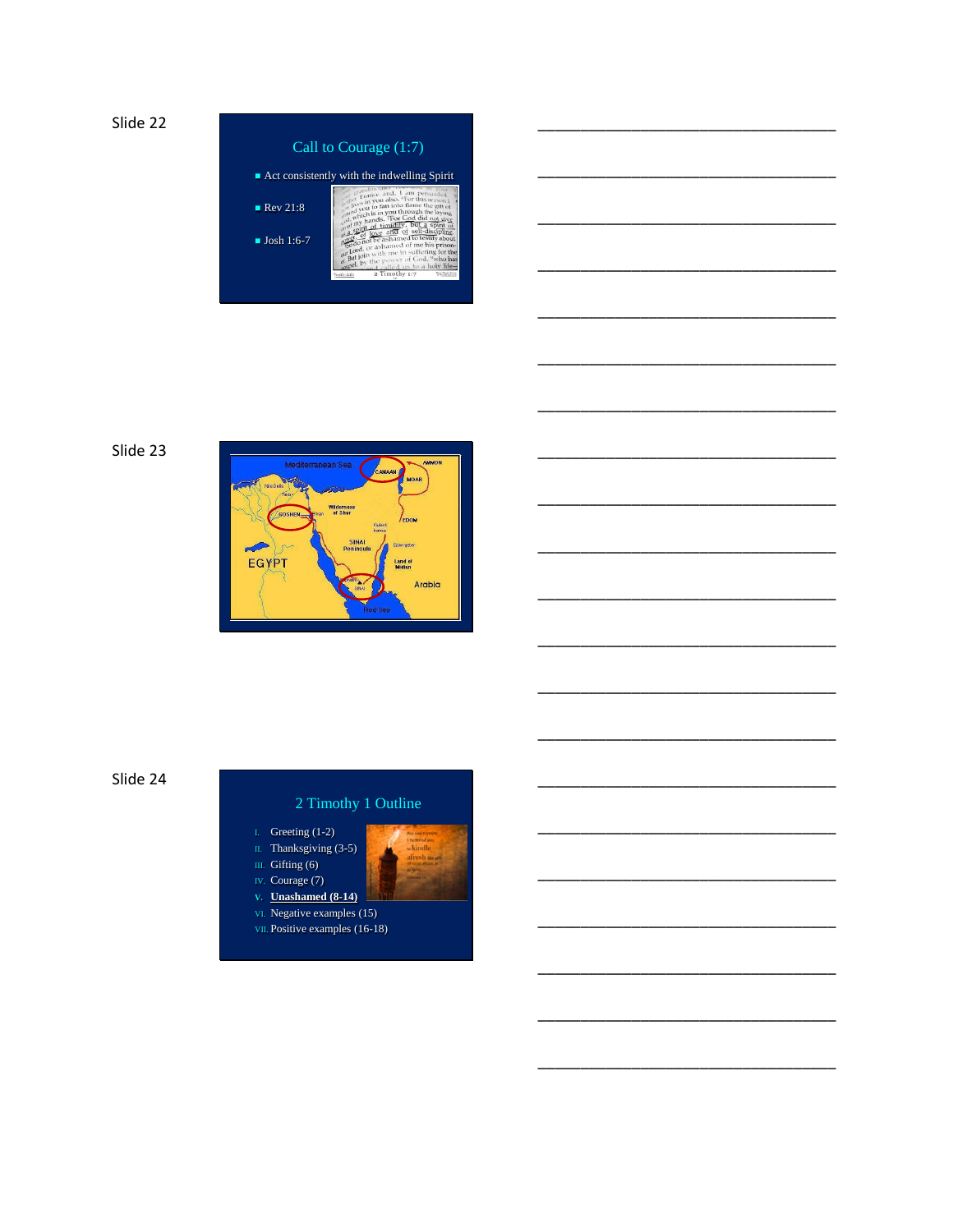







Call to not be ashamed (1:8-14)



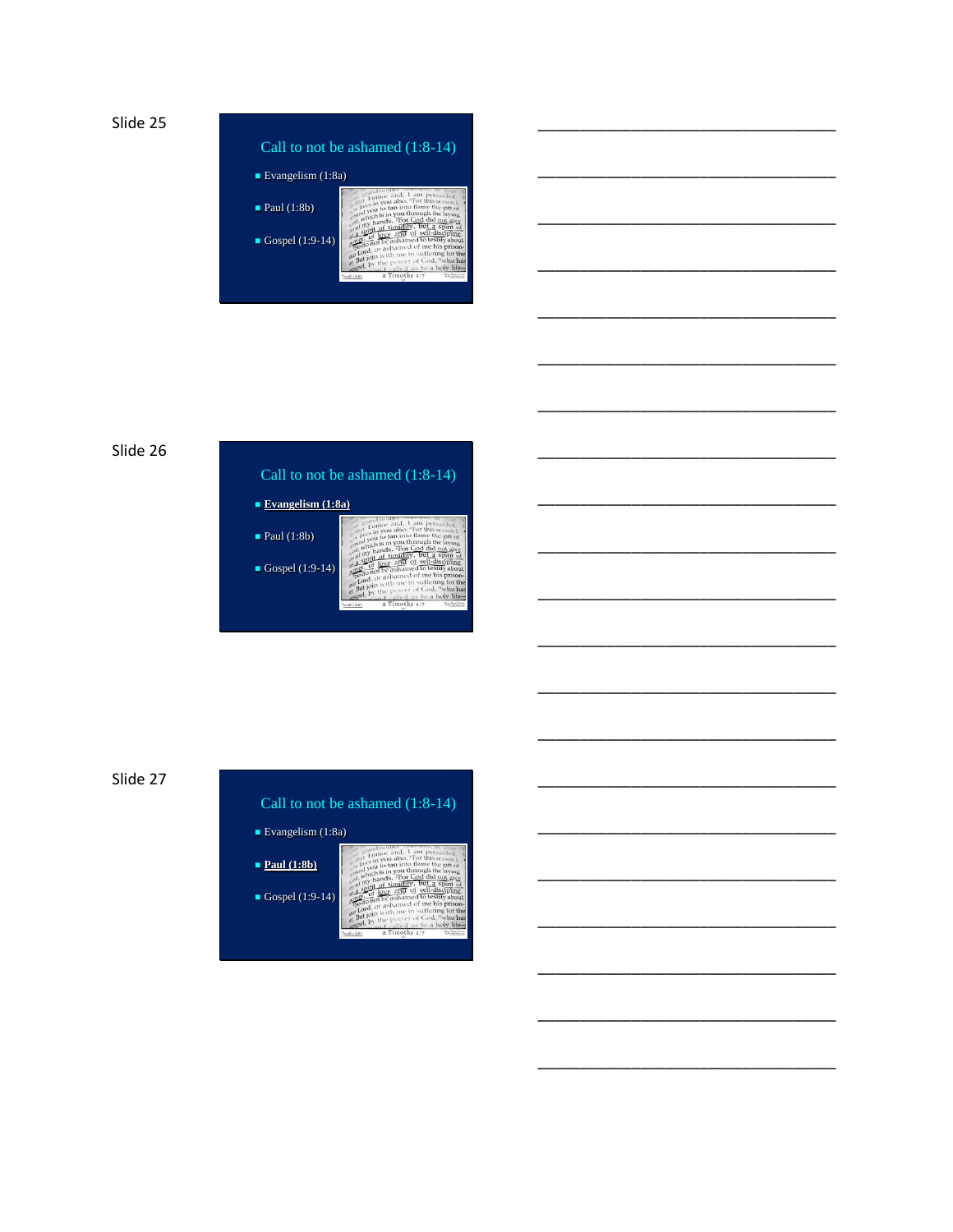



\_\_\_\_\_\_\_\_\_\_\_\_\_\_\_\_\_\_\_\_\_\_\_\_\_\_\_\_\_\_\_\_\_\_\_

\_\_\_\_\_\_\_\_\_\_\_\_\_\_\_\_\_\_\_\_\_\_\_\_\_\_\_\_\_\_\_\_\_\_\_

\_\_\_\_\_\_\_\_\_\_\_\_\_\_\_\_\_\_\_\_\_\_\_\_\_\_\_\_\_\_\_\_\_\_\_

\_\_\_\_\_\_\_\_\_\_\_\_\_\_\_\_\_\_\_\_\_\_\_\_\_\_\_\_\_\_\_\_\_\_\_

\_\_\_\_\_\_\_\_\_\_\_\_\_\_\_\_\_\_\_\_\_\_\_\_\_\_\_\_\_\_\_\_\_\_\_

\_\_\_\_\_\_\_\_\_\_\_\_\_\_\_\_\_\_\_\_\_\_\_\_\_\_\_\_\_\_\_\_\_\_\_

\_\_\_\_\_\_\_\_\_\_\_\_\_\_\_\_\_\_\_\_\_\_\_\_\_\_\_\_\_\_\_\_\_\_\_

\_\_\_\_\_\_\_\_\_\_\_\_\_\_\_\_\_\_\_\_\_\_\_\_\_\_\_\_\_\_\_\_\_\_\_

\_\_\_\_\_\_\_\_\_\_\_\_\_\_\_\_\_\_\_\_\_\_\_\_\_\_\_\_\_\_\_\_\_\_\_

\_\_\_\_\_\_\_\_\_\_\_\_\_\_\_\_\_\_\_\_\_\_\_\_\_\_\_\_\_\_\_\_\_\_\_

\_\_\_\_\_\_\_\_\_\_\_\_\_\_\_\_\_\_\_\_\_\_\_\_\_\_\_\_\_\_\_\_\_\_\_

\_\_\_\_\_\_\_\_\_\_\_\_\_\_\_\_\_\_\_\_\_\_\_\_\_\_\_\_\_\_\_\_\_\_\_

\_\_\_\_\_\_\_\_\_\_\_\_\_\_\_\_\_\_\_\_\_\_\_\_\_\_\_\_\_\_\_\_\_\_\_

\_\_\_\_\_\_\_\_\_\_\_\_\_\_\_\_\_\_\_\_\_\_\_\_\_\_\_\_\_\_\_\_\_\_\_

\_\_\_\_\_\_\_\_\_\_\_\_\_\_\_\_\_\_\_\_\_\_\_\_\_\_\_\_\_\_\_\_\_\_\_

\_\_\_\_\_\_\_\_\_\_\_\_\_\_\_\_\_\_\_\_\_\_\_\_\_\_\_\_\_\_\_\_\_\_\_

\_\_\_\_\_\_\_\_\_\_\_\_\_\_\_\_\_\_\_\_\_\_\_\_\_\_\_\_\_\_\_\_\_\_\_

\_\_\_\_\_\_\_\_\_\_\_\_\_\_\_\_\_\_\_\_\_\_\_\_\_\_\_\_\_\_\_\_\_\_\_

\_\_\_\_\_\_\_\_\_\_\_\_\_\_\_\_\_\_\_\_\_\_\_\_\_\_\_\_\_\_\_\_\_\_\_

\_\_\_\_\_\_\_\_\_\_\_\_\_\_\_\_\_\_\_\_\_\_\_\_\_\_\_\_\_\_\_\_\_\_\_

\_\_\_\_\_\_\_\_\_\_\_\_\_\_\_\_\_\_\_\_\_\_\_\_\_\_\_\_\_\_\_\_\_\_\_

#### Slide 29

#### Unashamed of the Gospel (1:9-14)

- Benefits  $(1:9-10)$
- $\bullet$  Saving power (1:9a)
- Manifestation of God's grace (1:9b) Eternality (1:9c)
- Conquers death (1:10)
- Paul's connection to the Gospel (1:11-12)
- Paul's role (1:11): herald, apostle, teacher Paul's confidence (1:12)
- Guard the gospel (1:13-14)

#### Slide 30

#### Unashamed of the Gospel (1:9-14)

- Benefits (1:9-10)
- $\triangleleft$  Saving power (1:9a) Manifestation of God's grace (1:9b)
- Eternality (1:9c)
- Conquers death (1:10)
- Paul's connection to the Gospel (1:11-12) Paul's role (1:11): herald, apostle, teacher
- Paul's confidence (1:12) Guard the gospel  $(1:13-14)$ 
	-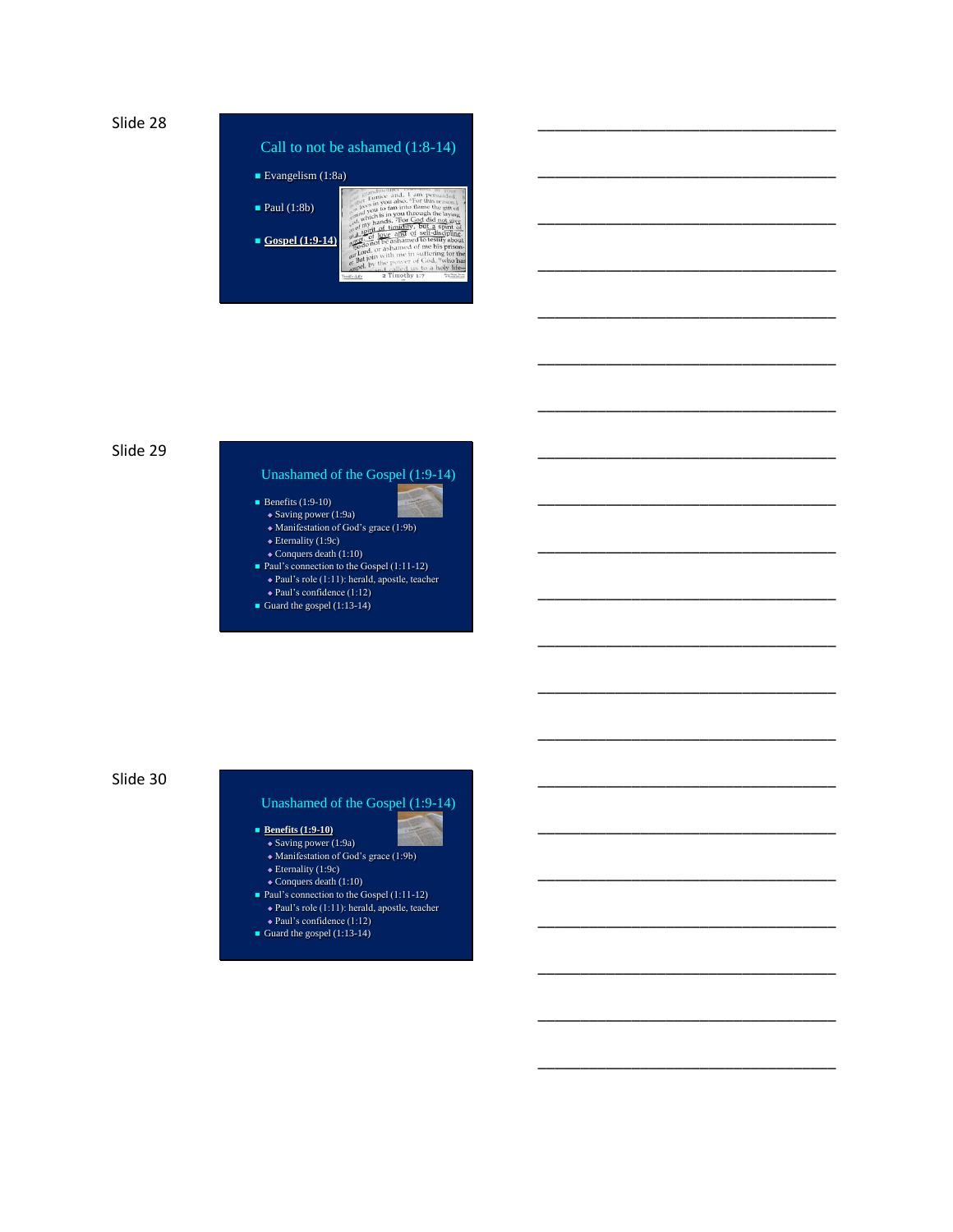

#### Unashamed of the Gospel (1:9-14)

\_\_\_\_\_\_\_\_\_\_\_\_\_\_\_\_\_\_\_\_\_\_\_\_\_\_\_\_\_\_\_\_\_\_\_

\_\_\_\_\_\_\_\_\_\_\_\_\_\_\_\_\_\_\_\_\_\_\_\_\_\_\_\_\_\_\_\_\_\_\_

\_\_\_\_\_\_\_\_\_\_\_\_\_\_\_\_\_\_\_\_\_\_\_\_\_\_\_\_\_\_\_\_\_\_\_

\_\_\_\_\_\_\_\_\_\_\_\_\_\_\_\_\_\_\_\_\_\_\_\_\_\_\_\_\_\_\_\_\_\_\_

\_\_\_\_\_\_\_\_\_\_\_\_\_\_\_\_\_\_\_\_\_\_\_\_\_\_\_\_\_\_\_\_\_\_\_

\_\_\_\_\_\_\_\_\_\_\_\_\_\_\_\_\_\_\_\_\_\_\_\_\_\_\_\_\_\_\_\_\_\_\_

\_\_\_\_\_\_\_\_\_\_\_\_\_\_\_\_\_\_\_\_\_\_\_\_\_\_\_\_\_\_\_\_\_\_\_

\_\_\_\_\_\_\_\_\_\_\_\_\_\_\_\_\_\_\_\_\_\_\_\_\_\_\_\_\_\_\_\_\_\_\_

\_\_\_\_\_\_\_\_\_\_\_\_\_\_\_\_\_\_\_\_\_\_\_\_\_\_\_\_\_\_\_\_\_\_\_

\_\_\_\_\_\_\_\_\_\_\_\_\_\_\_\_\_\_\_\_\_\_\_\_\_\_\_\_\_\_\_\_\_\_\_

\_\_\_\_\_\_\_\_\_\_\_\_\_\_\_\_\_\_\_\_\_\_\_\_\_\_\_\_\_\_\_\_\_\_\_

\_\_\_\_\_\_\_\_\_\_\_\_\_\_\_\_\_\_\_\_\_\_\_\_\_\_\_\_\_\_\_\_\_\_\_

\_\_\_\_\_\_\_\_\_\_\_\_\_\_\_\_\_\_\_\_\_\_\_\_\_\_\_\_\_\_\_\_\_\_\_

\_\_\_\_\_\_\_\_\_\_\_\_\_\_\_\_\_\_\_\_\_\_\_\_\_\_\_\_\_\_\_\_\_\_\_

\_\_\_\_\_\_\_\_\_\_\_\_\_\_\_\_\_\_\_\_\_\_\_\_\_\_\_\_\_\_\_\_\_\_\_

\_\_\_\_\_\_\_\_\_\_\_\_\_\_\_\_\_\_\_\_\_\_\_\_\_\_\_\_\_\_\_\_\_\_\_

\_\_\_\_\_\_\_\_\_\_\_\_\_\_\_\_\_\_\_\_\_\_\_\_\_\_\_\_\_\_\_\_\_\_\_

\_\_\_\_\_\_\_\_\_\_\_\_\_\_\_\_\_\_\_\_\_\_\_\_\_\_\_\_\_\_\_\_\_\_\_

\_\_\_\_\_\_\_\_\_\_\_\_\_\_\_\_\_\_\_\_\_\_\_\_\_\_\_\_\_\_\_\_\_\_\_

\_\_\_\_\_\_\_\_\_\_\_\_\_\_\_\_\_\_\_\_\_\_\_\_\_\_\_\_\_\_\_\_\_\_\_

\_\_\_\_\_\_\_\_\_\_\_\_\_\_\_\_\_\_\_\_\_\_\_\_\_\_\_\_\_\_\_\_\_\_\_

- $\blacksquare$  Benefits (1:9-10)
	- Saving power (1:9a) Manifestation of God's grace (1:9b)
- Eternality (1:9c)
- Conquers death (1:10)
- **Paul's connection to the Gospel (1:11-12)**  Paul's role (1:11): herald, apostle, teacher Paul's confidence (1:12)
- Guard the gospel (1:13-14)

#### Slide 32

# Unashamed of the Gospel (1:9-14)

- Benefits  $(1:9-10)$  Saving power (1:9a)
	- Manifestation of God's grace (1:9b)
- Eternality (1:9c)
- Conquers death (1:10)
- Paul's connection to the Gospel (1:11-12) Paul's role (1:11): herald, apostle, teacher
- Paul's confidence (1:12)
- **Guard the gospel (1:13-14)**

#### Slide 33

- I. Greeting (1-2)
- II. Thanksgiving (3-5) III. Gifting (6)
- IV. Courage (7)
- V. Unashamed (8-14)
- **VI. Negative examples (15)**
- VII. Positive examples (16-18)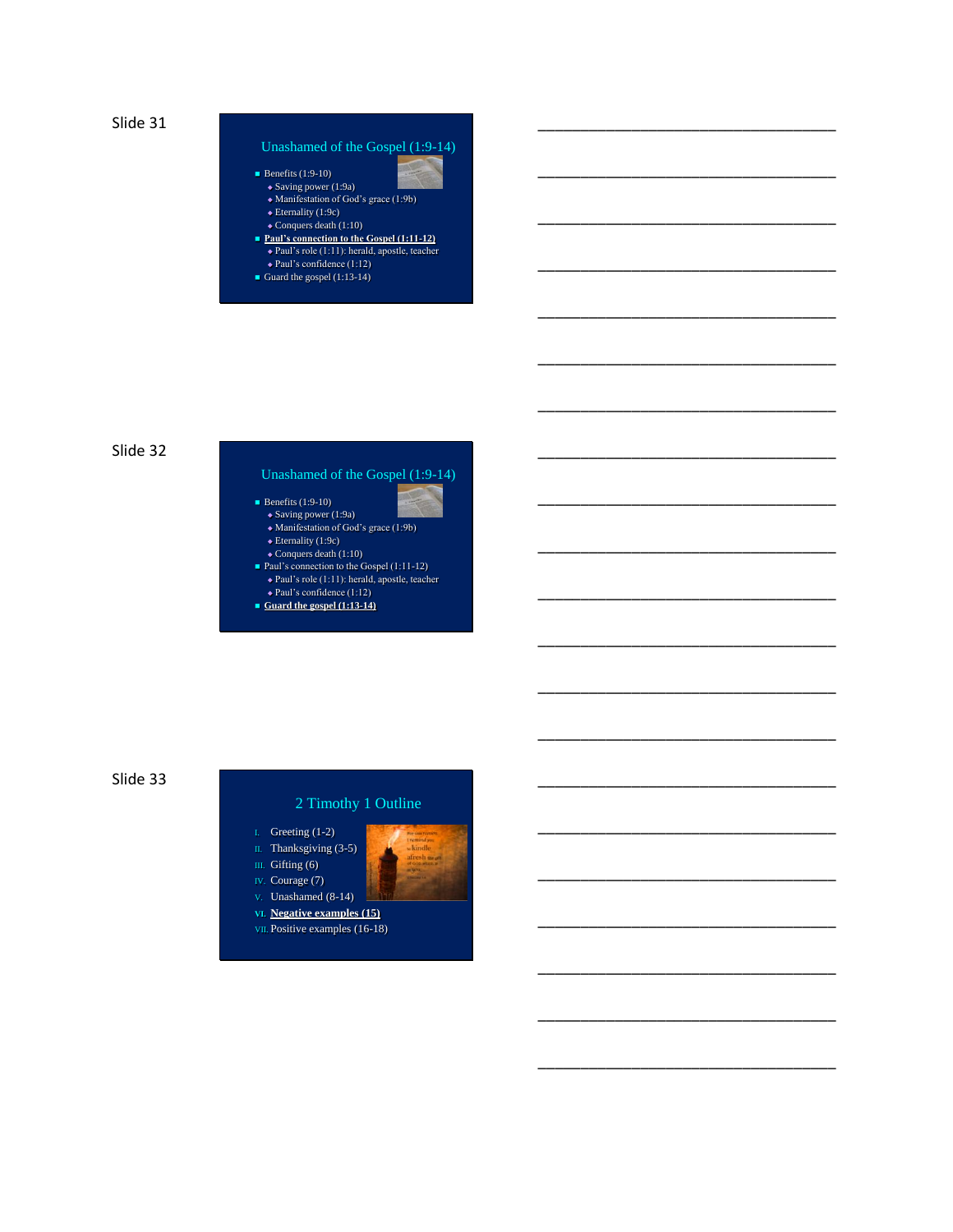





Slide 36





 $\blacksquare$  Hermogenes (1:15c)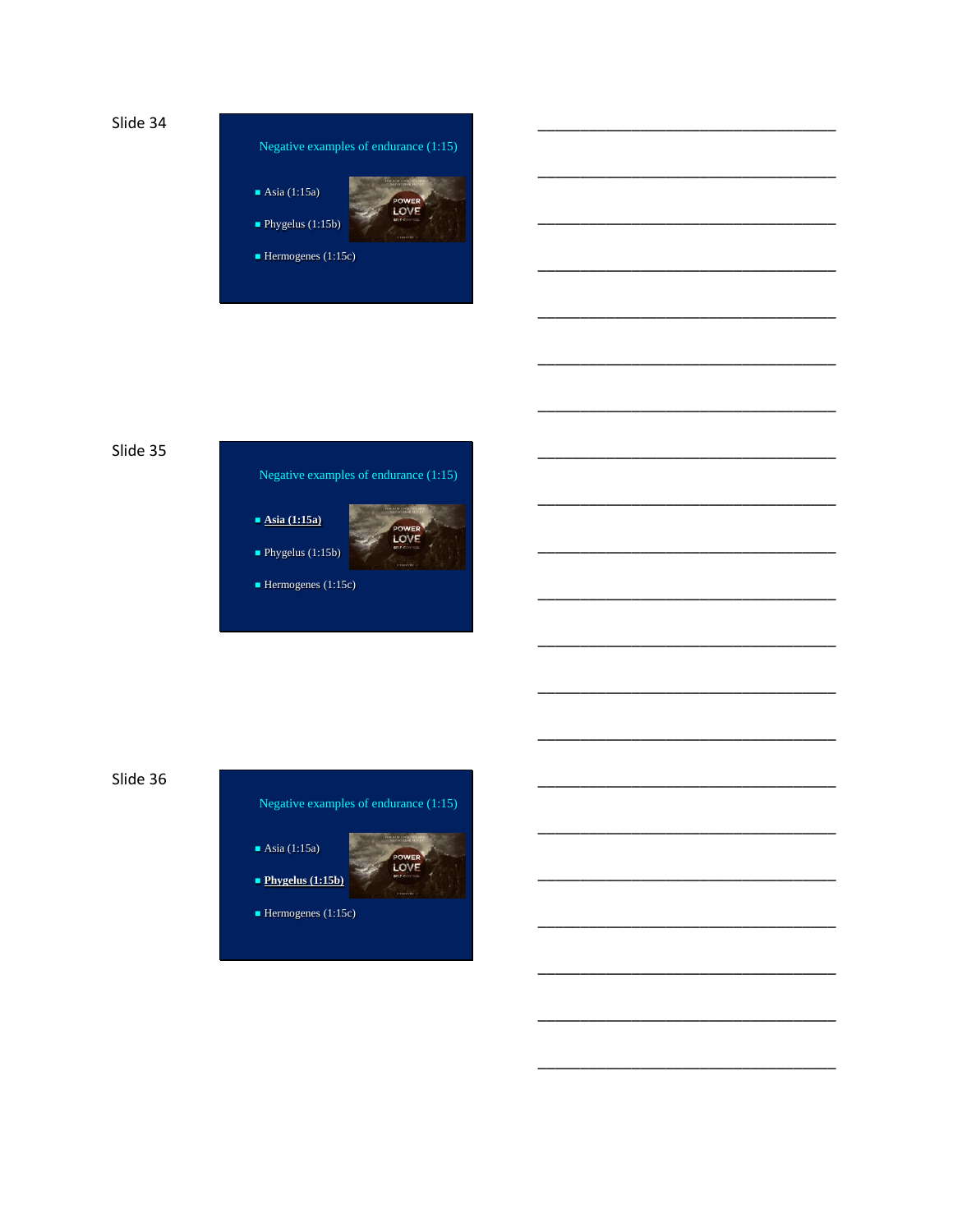



\_\_\_\_\_\_\_\_\_\_\_\_\_\_\_\_\_\_\_\_\_\_\_\_\_\_\_\_\_\_\_\_\_\_\_

\_\_\_\_\_\_\_\_\_\_\_\_\_\_\_\_\_\_\_\_\_\_\_\_\_\_\_\_\_\_\_\_\_\_\_

\_\_\_\_\_\_\_\_\_\_\_\_\_\_\_\_\_\_\_\_\_\_\_\_\_\_\_\_\_\_\_\_\_\_\_

\_\_\_\_\_\_\_\_\_\_\_\_\_\_\_\_\_\_\_\_\_\_\_\_\_\_\_\_\_\_\_\_\_\_\_

\_\_\_\_\_\_\_\_\_\_\_\_\_\_\_\_\_\_\_\_\_\_\_\_\_\_\_\_\_\_\_\_\_\_\_

\_\_\_\_\_\_\_\_\_\_\_\_\_\_\_\_\_\_\_\_\_\_\_\_\_\_\_\_\_\_\_\_\_\_\_

\_\_\_\_\_\_\_\_\_\_\_\_\_\_\_\_\_\_\_\_\_\_\_\_\_\_\_\_\_\_\_\_\_\_\_

\_\_\_\_\_\_\_\_\_\_\_\_\_\_\_\_\_\_\_\_\_\_\_\_\_\_\_\_\_\_\_\_\_\_\_

\_\_\_\_\_\_\_\_\_\_\_\_\_\_\_\_\_\_\_\_\_\_\_\_\_\_\_\_\_\_\_\_\_\_\_

\_\_\_\_\_\_\_\_\_\_\_\_\_\_\_\_\_\_\_\_\_\_\_\_\_\_\_\_\_\_\_\_\_\_\_

\_\_\_\_\_\_\_\_\_\_\_\_\_\_\_\_\_\_\_\_\_\_\_\_\_\_\_\_\_\_\_\_\_\_\_

\_\_\_\_\_\_\_\_\_\_\_\_\_\_\_\_\_\_\_\_\_\_\_\_\_\_\_\_\_\_\_\_\_\_\_

\_\_\_\_\_\_\_\_\_\_\_\_\_\_\_\_\_\_\_\_\_\_\_\_\_\_\_\_\_\_\_\_\_\_\_

\_\_\_\_\_\_\_\_\_\_\_\_\_\_\_\_\_\_\_\_\_\_\_\_\_\_\_\_\_\_\_\_\_\_\_

\_\_\_\_\_\_\_\_\_\_\_\_\_\_\_\_\_\_\_\_\_\_\_\_\_\_\_\_\_\_\_\_\_\_\_

\_\_\_\_\_\_\_\_\_\_\_\_\_\_\_\_\_\_\_\_\_\_\_\_\_\_\_\_\_\_\_\_\_\_\_

\_\_\_\_\_\_\_\_\_\_\_\_\_\_\_\_\_\_\_\_\_\_\_\_\_\_\_\_\_\_\_\_\_\_\_

\_\_\_\_\_\_\_\_\_\_\_\_\_\_\_\_\_\_\_\_\_\_\_\_\_\_\_\_\_\_\_\_\_\_\_

\_\_\_\_\_\_\_\_\_\_\_\_\_\_\_\_\_\_\_\_\_\_\_\_\_\_\_\_\_\_\_\_\_\_\_

\_\_\_\_\_\_\_\_\_\_\_\_\_\_\_\_\_\_\_\_\_\_\_\_\_\_\_\_\_\_\_\_\_\_\_

\_\_\_\_\_\_\_\_\_\_\_\_\_\_\_\_\_\_\_\_\_\_\_\_\_\_\_\_\_\_\_\_\_\_\_

#### Slide 38



Slide 39

Onesiphorus as a positive example of endurance (1:16-18)

- Refreshed Paul (1:16a)
- Was not ashamed of Paul (1:16b)
- Searched for Paul in Rome (1:17)
- Earned his reward (1:18a)
- Served Paul in Ephesus (1:18b)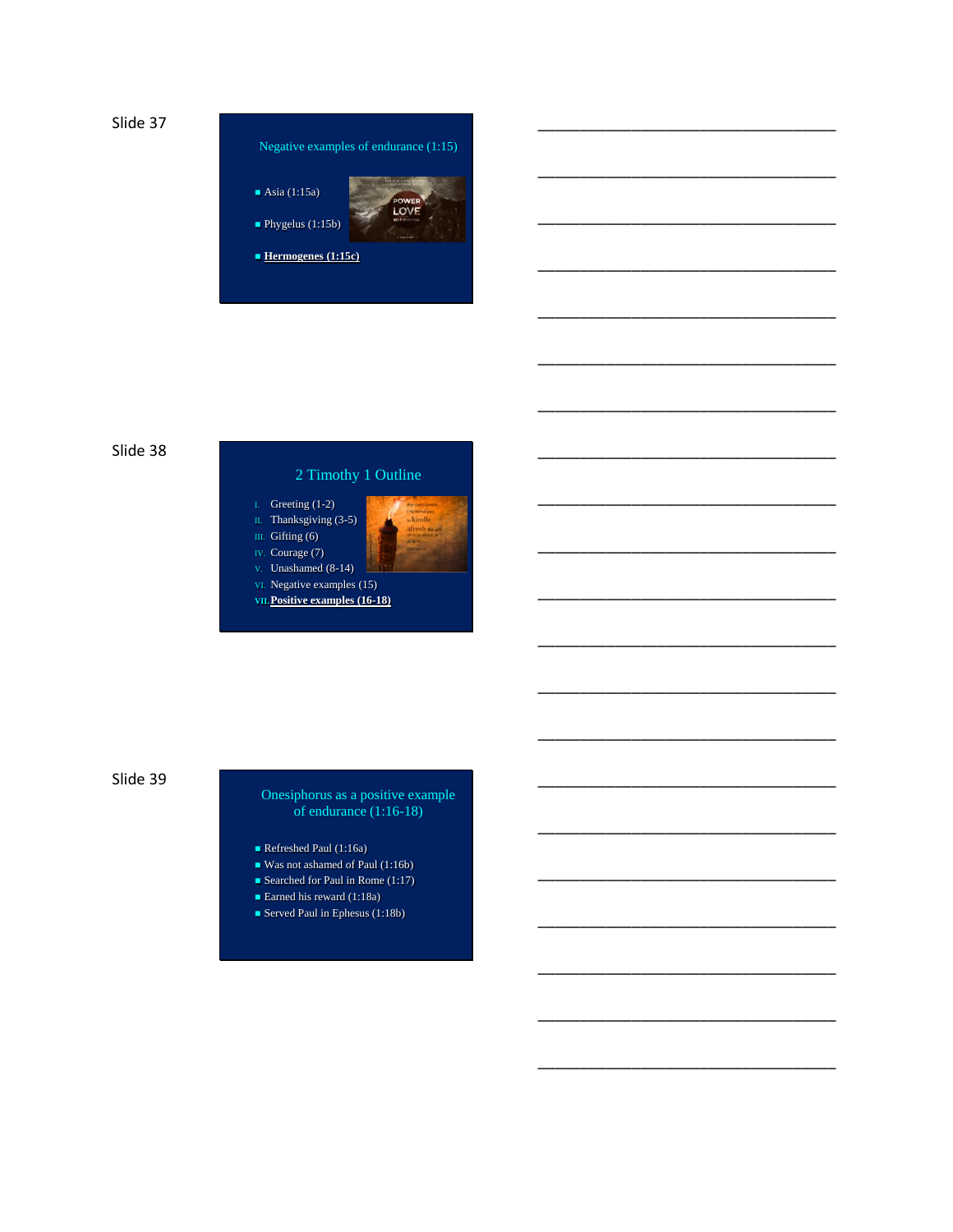

#### Slide 41



Slide 42

"The LORD bless you and<br>keep you; the LORD make<br>his face shine on you and be gracious to you; the<br>LORD turn his face toward you and give you peace."<br>(NIV)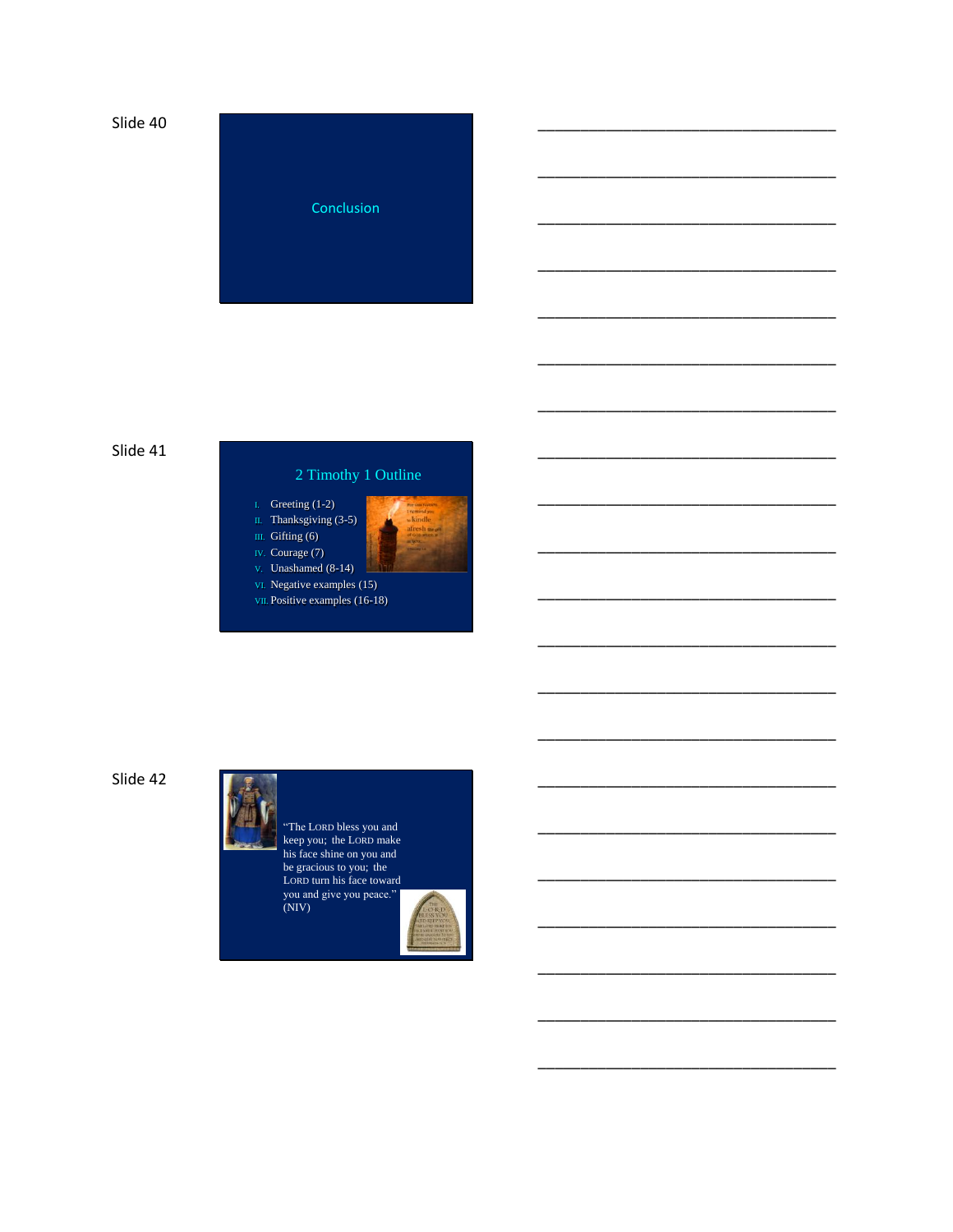**2**

1 Tim. 1:2-To Timothy, *my* **true child in** *the* **faith**: Grace, mercy *and* peace from God the Father and Christ Jesus our Lord.

Acts 16:1-Paul came also to Derbe and to Lystra. And a disciple was there, named Timothy, the son of a Jewish woman who was a believer, but his father was a Greek.

1 Tim. 1:2-To Timothy, *my* true child in *the* faith: **Grace, mercy**  *and* **peace** from God the Father and Christ Jesus our Lord.

**3**

Acts 23:1-Paul, looking intently at the <sup>[\[a\]](https://www.biblegateway.com/passage/?search=Acts+23%3A1&version=NASB#fen-NASB-27736a)</sup>Council, said, "Brethren, I have <sup>[\[b\]](https://www.biblegateway.com/passage/?search=Acts+23%3A1&version=NASB#fen-NASB-27736b)</sup>lived my life with a perfectly good conscience before God up to this day."

2 Tim. 4:7-I have fought the good fight, I have finished the course, I have kept the faith.

1 Thess. 5:17-pray without ceasing.

# **4**

Acts 20:37-And <sup>[\[t\]](https://www.biblegateway.com/passage/?search=Acts+20%3B37&version=NASB#fen-NASB-27664t)</sup>they *began* to weep aloud and <sup>[\[u\]](https://www.biblegateway.com/passage/?search=Acts+20%3B37&version=NASB#fen-NASB-27664u)</sup>embraced Paul, and repeatedly kissed him.

Ps. 56:8-You have taken account of my wanderings; Put my tears in Your bottle. Are *they* not in Your book?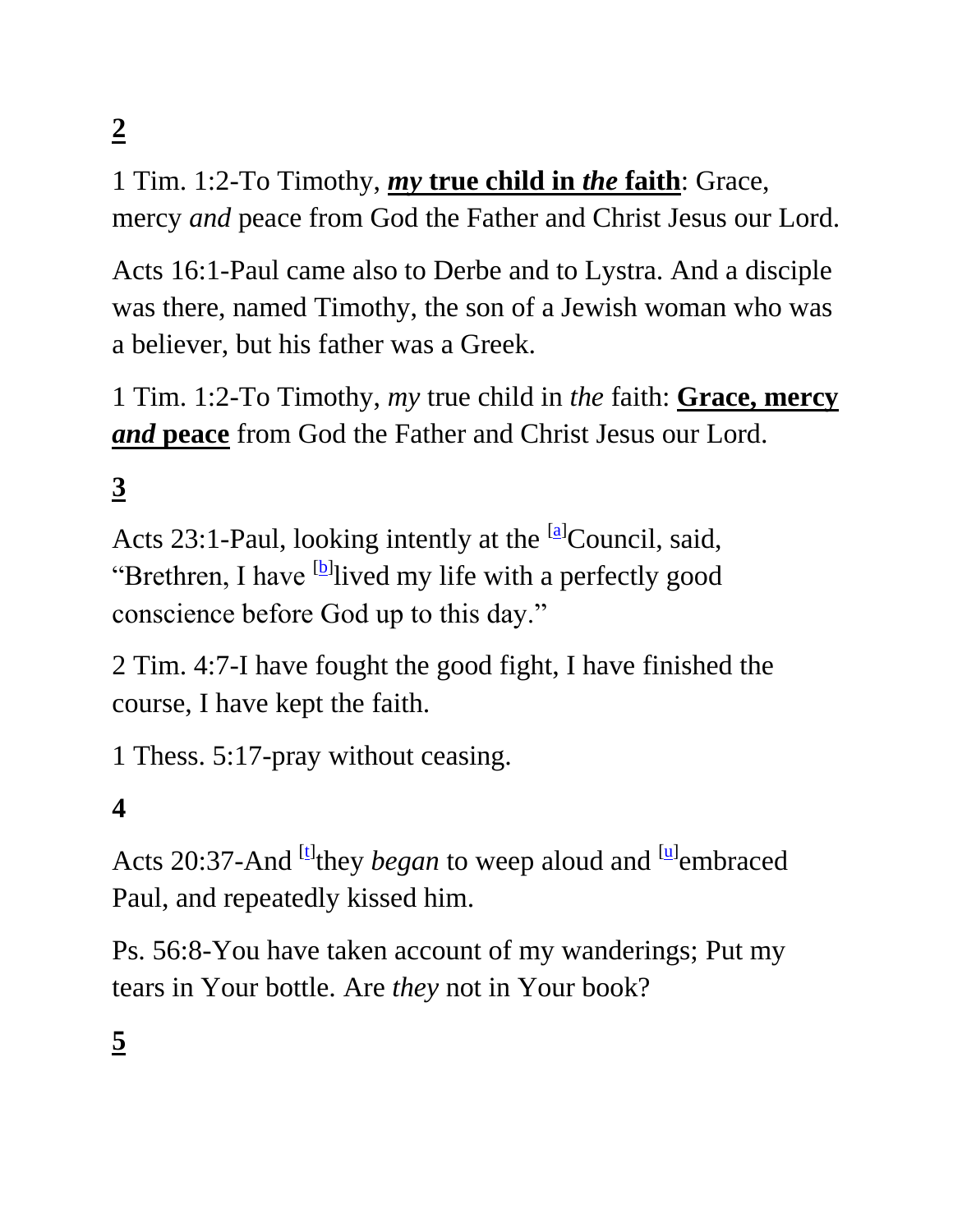2 Tim. 3:15-and that from childhood you have known the sacred writings which are able to give you the wisdom that leads to salvation through faith which is in Christ Jesus.

Deut 6:4-6- "Hear, O Israel! The LORD is our God, the LORD is one!<sup>5</sup> You shall love the LORD your God with all your heart and with all your soul and with all your might. <sup>6</sup> These words, which I am commanding you today, shall be on your heart.

Josh. 4:19-24-Now the people came up from the Jordan on the tenth of the first month and camped at Gilgal on the eastern edge of Jericho. <sup>20 [\[a\]](https://www.biblegateway.com/passage/?search=Joshua+4%3A19-24&version=NASB#fen-NASB-5931a)</sup>Those twelve stones which they had taken from the Jordan, Joshua set up at Gilgal.  $^{21}$  He said to the sons of <sup>[\[b\]](https://www.biblegateway.com/passage/?search=Joshua+4%3A19-24&version=NASB#fen-NASB-5932b)</sup>Israel, "When your children ask their fathers in time to come, saying, 'What are these stones?'  $^{22}$  then you shall inform your children, saying, 'Israel crossed this Jordan on dry ground.' <sup>23</sup> For the LORD your God dried up the waters of the Jordan before you until you had crossed, just as the LORD your God had done to the <sup>[\[c\]](https://www.biblegateway.com/passage/?search=Joshua+4%3A19-24&version=NASB#fen-NASB-5934c)</sup>Red Sea, which He dried up before us until we had crossed;  $^{24}$  that all the peoples of the earth may know that the hand of the LORD is mighty, so that you may <sup>[\[d\]](https://www.biblegateway.com/passage/?search=Joshua+4%3A19-24&version=NASB#fen-NASB-5935d)</sup>fear the LORD your God <sup>[\[e\]](https://www.biblegateway.com/passage/?search=Joshua+4%3A19-24&version=NASB#fen-NASB-5935e)</sup>forever."

Prov. 22:6-Train up a child  $[<sup>a</sup>$  in the way he should go, Even when he is old he will not depart from it.

1 Tim. 4:14-Do not neglect the spiritual gift within you, which was bestowed on you through prophetic utterance with the laying on of hands by the presbytery.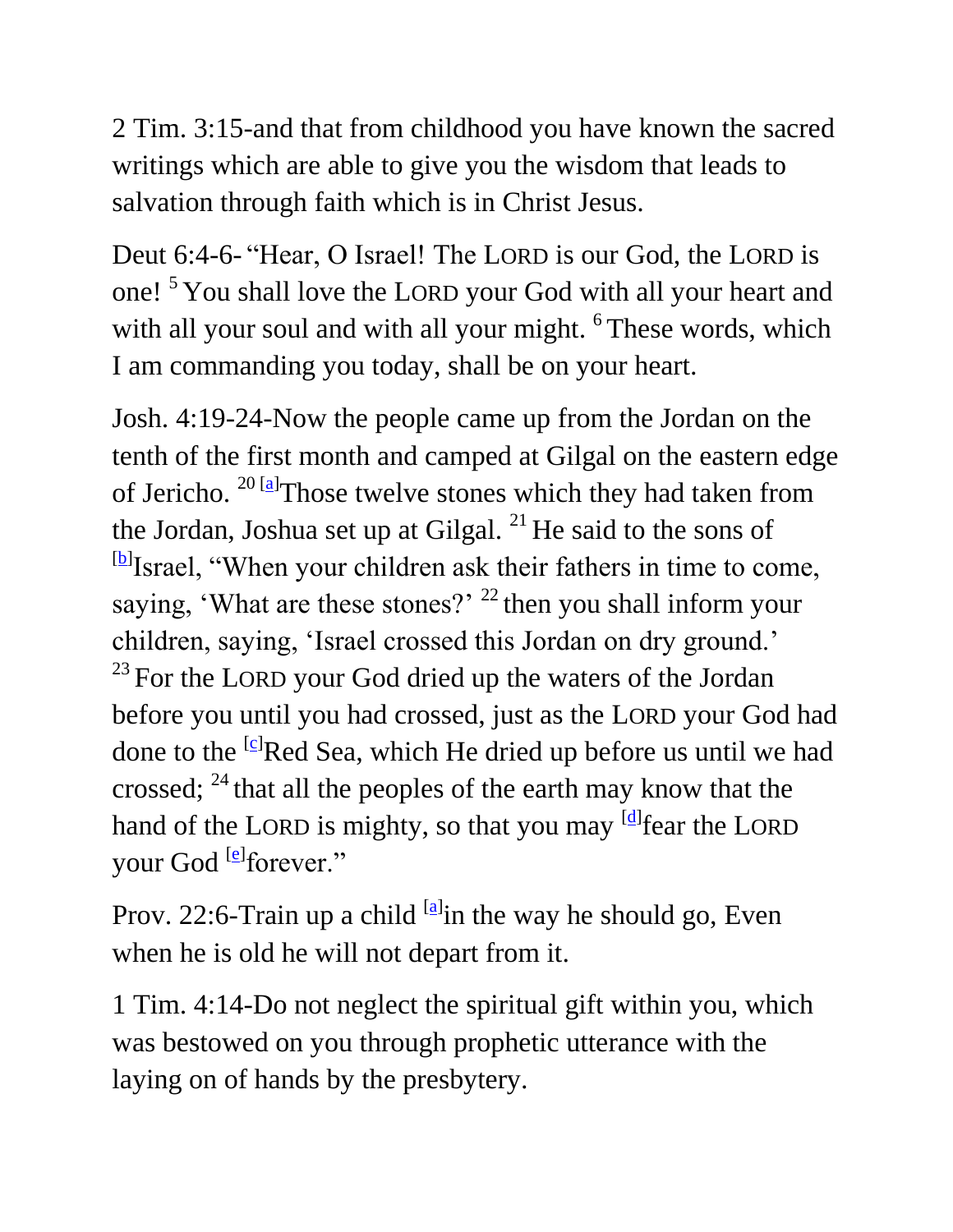# **6**

1 Cor. 4:2-In this case, moreover, it is required of stewards that one be found trustworthy.

1 Pet. 4:10-As **each** one has received a *special* gift, employ it in serving one another as good stewards of the manifold grace of God.

1 Cor. 12:7-But to **each** one is given the manifestation of the Spirit for the common good.

Eph. 4:7-But to **each** one of us grace was given according to the measure of Christ's gift.

1 Cor. 12:7-But to **each** one is given the manifestation of the Spirit for the common good.

1 Cor. 14:26-What is *the outcome* then, brethren? When you assemble, each one has a psalm, has a teaching, has a revelation, has a tongue, has an interpretation. Let all things be done for edification.

1 Cor. 4:2-In this case, moreover, it is required of stewards that one be found trustworthy.

# **7**

Josh 1:6-7-Be strong and courageous, for you shall give this people possession of the land which I swore to their fathers to give them. <sup>7</sup> Only be strong and very courageous; be careful to do according to all the law which Moses My servant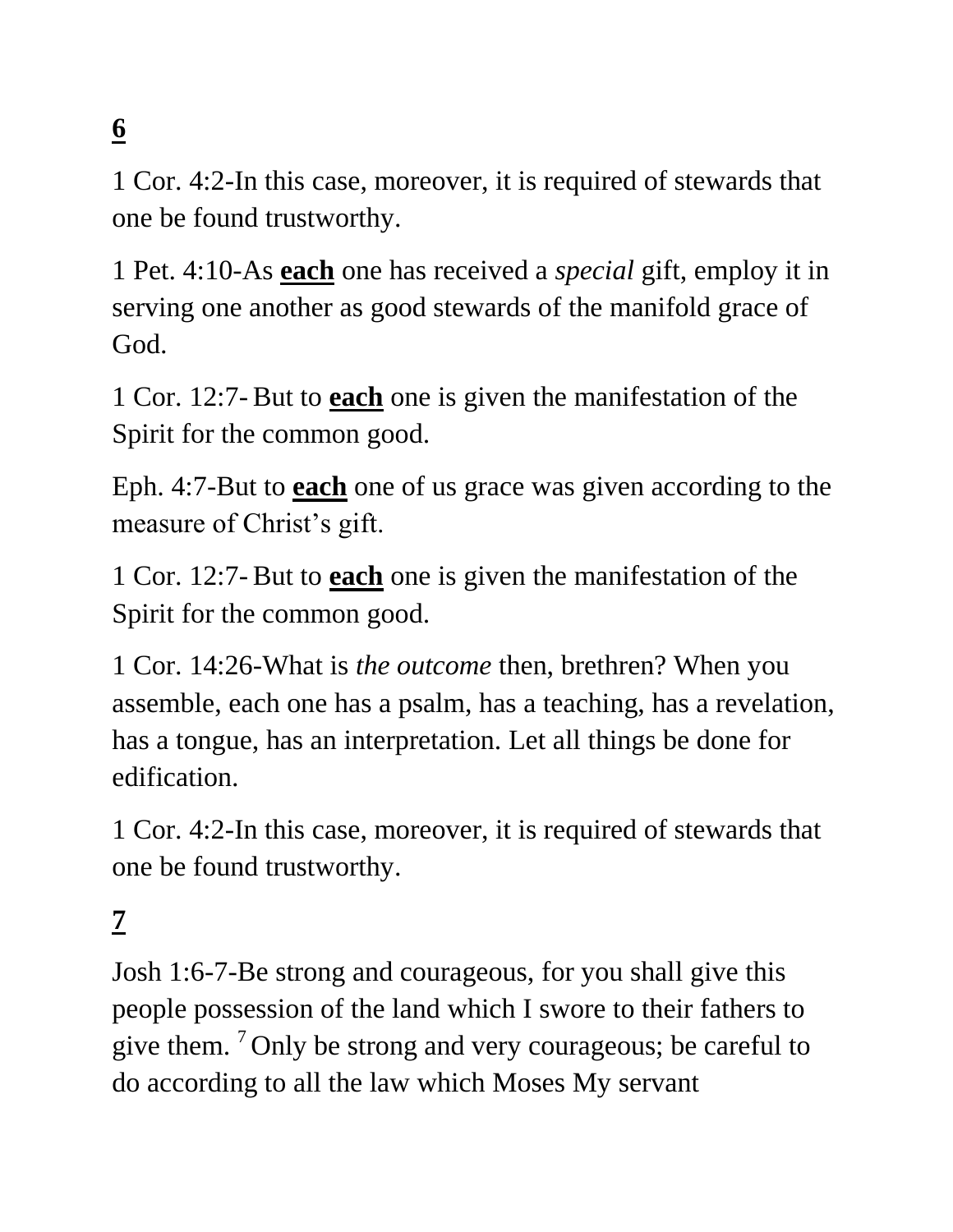commanded you; do not turn from it to the right or to the left, so that you may <sup>[\[c\]](https://www.biblegateway.com/passage/?search=Joshua+1&version=NASB#fen-NASB-5859c)</sup>have success wherever you go.

Isa 41:10-'Do not fear, for I am with you; Do not anxiously look about you, for I am your God. I will strengthen you, surely I will help you, Surely I will uphold you with My righteous right hand.'

John 14:27-Peace I leave with you; My peace I give to you; not as the world gives do I give to you. Do not let your heart be troubled, nor let it be fearful.

Num. 14:11-The LORD said to Moses, "How long will this people spurn Me? And how long will they not believe in Me, despite all the signs which I have performed in their midst?

Num. 14:27- "How long *shall I bear* with this evil congregation who are grumbling against Me? I have heard the complaints of the sons of Israel, which they are  $\left[\frac{a}{n}\right]$  making against Me.

Rev. 21:8-But for the cowardly and  $[<sup>a</sup>]$ unbelieving and abominable and murderers and immoral persons and sorcerers and idolaters and all liars, their part *will be* in the lake that burns with fire and <sup>[\[b\]](https://www.biblegateway.com/passage/?search=Revelation+21%3A8&version=NASB#fen-NASB-31063b)</sup>brimstone, which is the second death."

Heb. 11:6-And without faith it is impossible to please *Him*, for he who comes to God must believe that He is and *that* He is a rewarder of those who seek Him.

Matt. 25:14-15, 24-28- "For *it is* just like a man *about* to go on a journey, who called his own slaves and entrusted his possessions